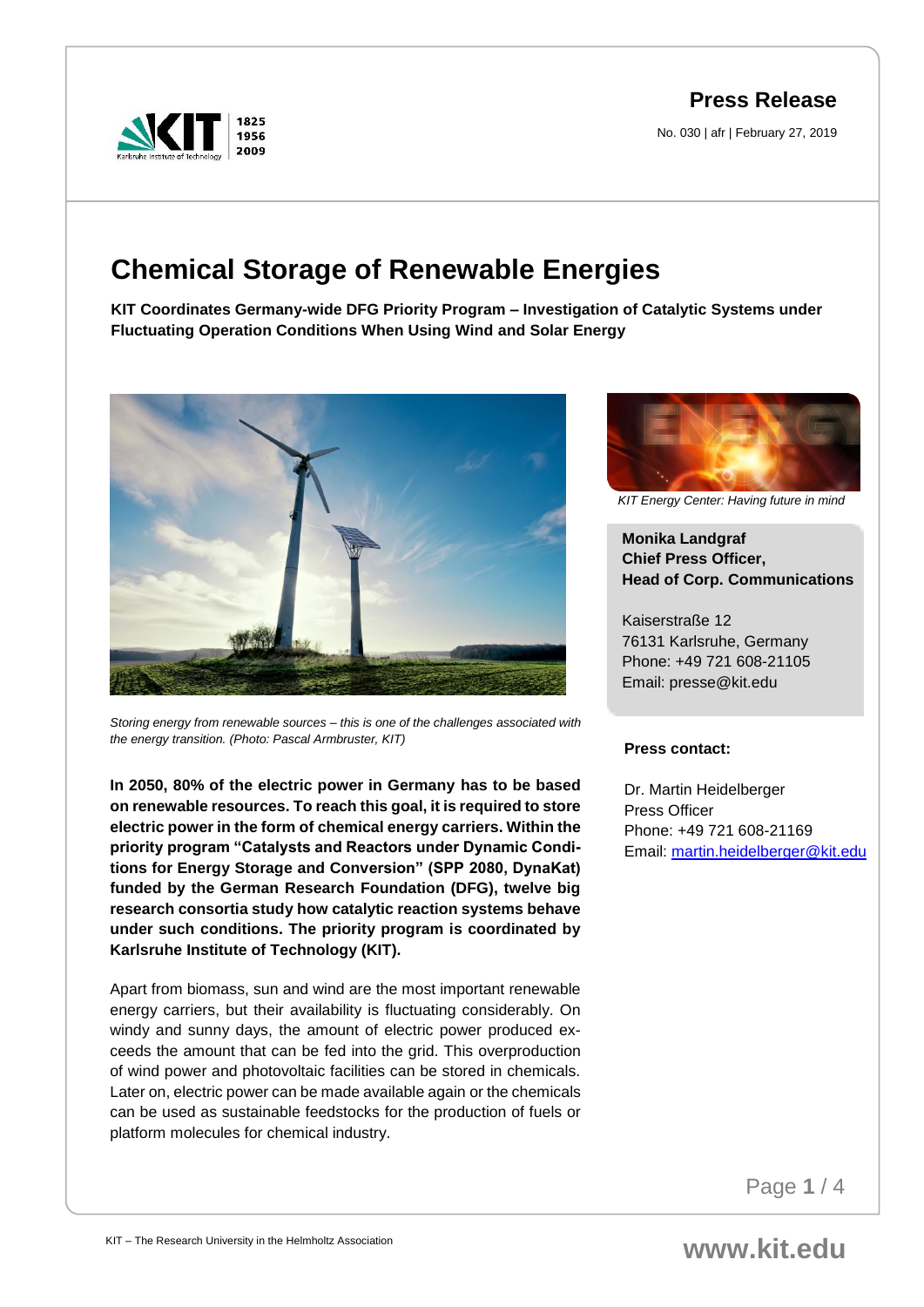

No. 030 | afr | February 27, 2019

For the conversion of carbon dioxide or hydrogen into energy-storage molecules, such as methane, hydrocarbons, or alcohols, catalysts, electrochemical cells, and reactors are required. However, the influence of dynamic external conditions on catalytic reaction systems, for example caused by fluctuating wind and solar power, has hardly been studied so far. "But we know that the structure of solid catalysts and, hence, their catalytic activity can vary considerably under changing reaction conditions. This is a highly fascinating scientific topic," says Professor Jan-Dierk Grunwaldt of KIT's Institutes for Chemical Technology and Polymer Chemistry (ITCP) and of Catalysis Research and Technology (IKFT). The holder of the Chair for Chemical Technology and Catalysis coordinates the DFG Priority Program SPP2080 Dyna-Kat in which, apart from KIT, a number of renowned research institutions from all over Germany are involved, like the Forschungszentrum Jülich, TU Munich, and several Max Planck Institutes, including the Fritz Haber Institute in Berlin. The kickoff meeting with more than 70 participants took place in Karlsruhe in February this year. The twelve interdisciplinary, nationwide research projects are divided into 34 subprojects. Seven of these subprojects are executed by KIT institutes, namely, ITCP, IKFT, and the Institute for Micro Process Engineering (IMVT). DFG will fund the DynaKat Priority Program scheduled for a duration of six years with EUR 8.5 million for three years initially. The institution which attracted the largest number of projects within the SPP2080 is KIT.

"We want to understand and then optimize the catalytic materials to be efficiently used under dynamic conditions," says Dr. Erisa Saraçi, senior scientist at IKFT and co-organizer of the kickoff meeting at KIT. For this purpose, all processes are studied from the phenomena at the atomic level of the catalyst to the spatial distribution of feed concentrations and to temperature variations on the reactor level. For a basic understanding of processes and development of new materials and reactor designs, classical, established experiments as well as latest spectroscopic methods and modeling approaches are applied.

Integration of early-career researchers plays an important role in the DynaKat DFG Priority Program. At KIT, a block course on "Technologies and Resources for Renewable Energies: From Wind and Solar to Chemical Energy Carriers" is organized for interested students and doctoral researchers. "In research, you will not advance without networking and team work, as the individual sub-disciplines are highly complex," says Sebastian Weber, doctoral researcher of IKFT/ITCP. Both Saraçi and Weber emphasize the importance of exchanging and



Catalytic reaction systems are in the focus of the DFG Priority Program "Catalysts and Reactors under Dynamic Conditions for Energy Storage and Conversion (DynaKat)".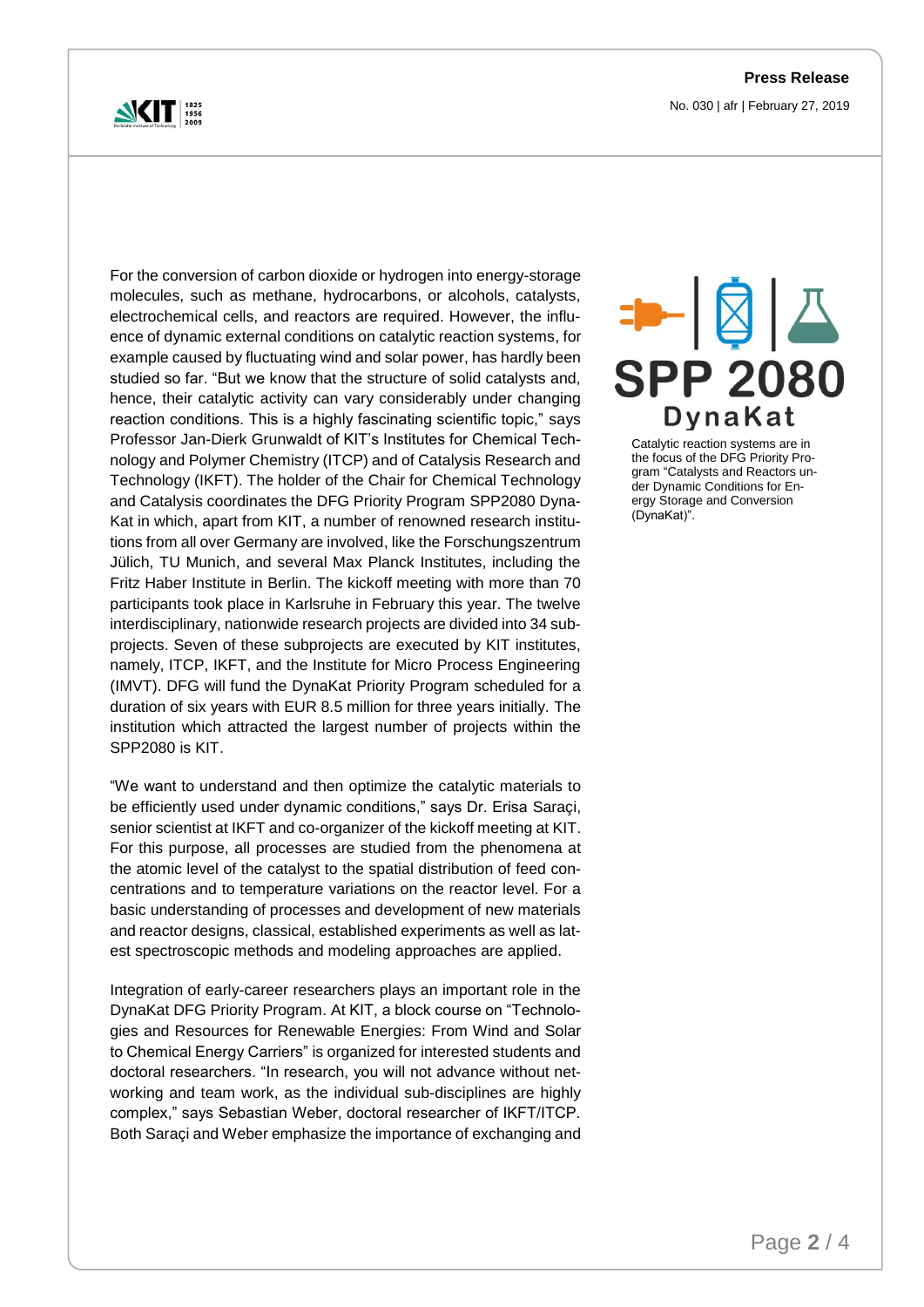No. 030 | afr | February 27, 2019



combining interdisciplinary expertise. "It is all about bundle competencies and advancing the topic in Germany in order to reach a leading position on an international level," says program coordinator Grunwaldt.



*Schematic representation and overview of activities within the Priority Program 2080: renewable energies are used to produce chemicals and fuels from carbon dioxide and water by electrolysis and catalytic conversion. (Graphics and ©: Grunwaldt Group, KIT)*

**Details on the Priority Program: <http://www.itcp.kit.edu/spp2080/english/index.php>**

**More information on coordinator Jan-Dierk Grunwaldt: <http://www.itcp.kit.edu/grunwaldt/english/index.php>**

**More about the KIT Energy Center: [http://www.energy.kit.edu](http://www.energy.kit.edu/)**

**Being "The Research University in the Helmholtz Association," KIT creates and imparts knowledge for the society and the environment. It is the objective to make significant contributions to the global challenges in the fields of energy, mobility and information. For this, about 9,300 employees cooperate in a broad range of disciplines in natural sciences, engineering sciences, economics, and the humanities and social sciences. KIT prepares its 25,100 students for responsible tasks in society, industry, and science by offering research-based study programs. Innovation efforts at**